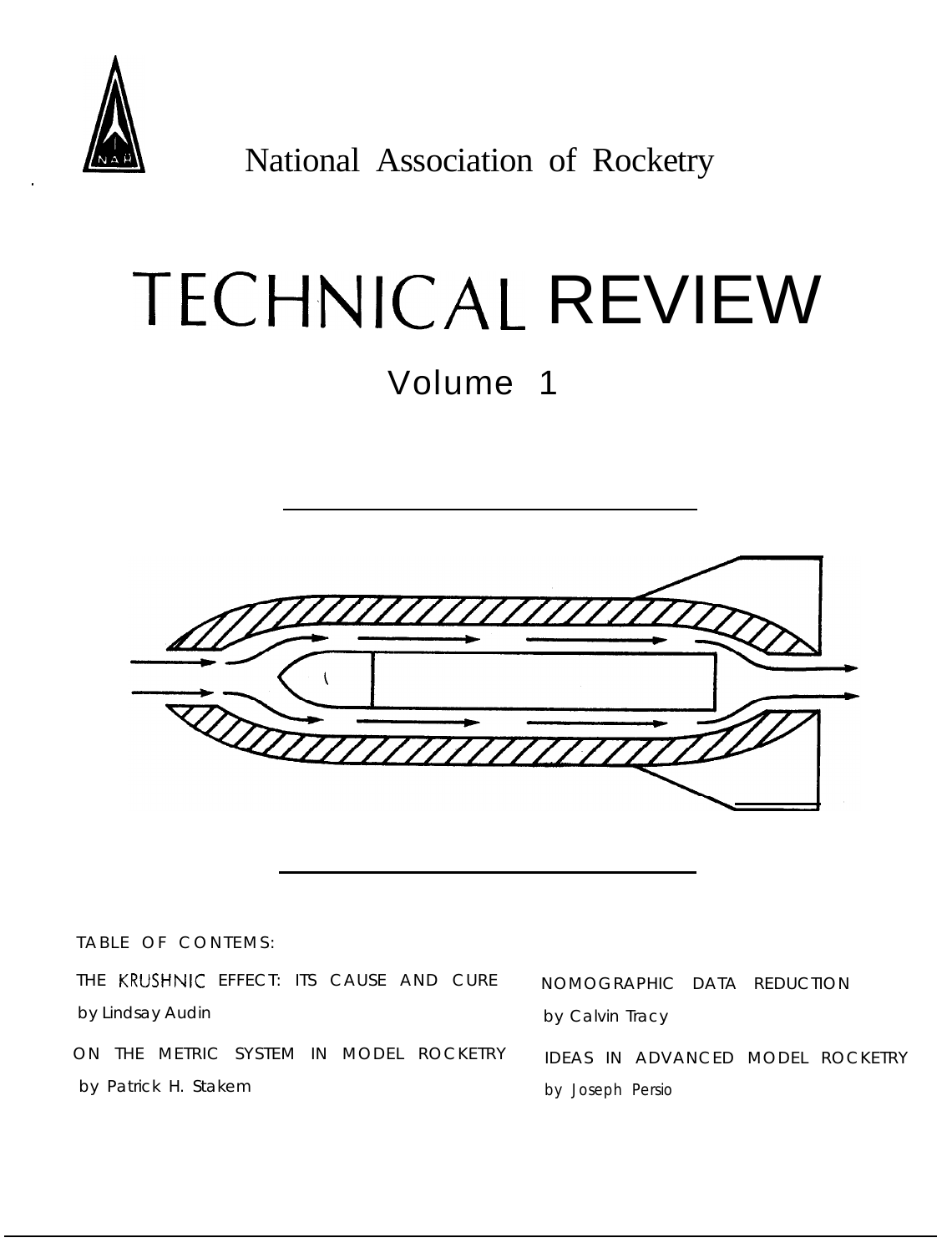# NAR TECHNICAL REVIEW

# Volume 1

The NAR Technical Review is a collection of Research and Development reports and technical papers oriented towards a wider distribution of recent and past works into various aspects of model rocketry. It is hoped that the <u>Technical Review</u> will act as a reference source for those persons interested in learning of recent research efforts, and will help prevent past works from being forgotten and needlessly duplicated.

This issue of the NAR Technical Review was published by the NAR Technical Services Committee (NARTS) with the assistance of the Leader Administrative Council (LAC). The editorial staff is composed of the following NAR members:

Editor-in-Chief Lindsay Audin New Ideas Editor Joseph Persio Copy Editor Elaine Sadowski Feature Editor Patrick Stakem R&D Editor Carl Kratzer<br>Illustrations Robert Forbes Illustrations



Special Thanks go to Bob Mullane, president of the Pascack Valley Section, without whom this issue would never have been printed.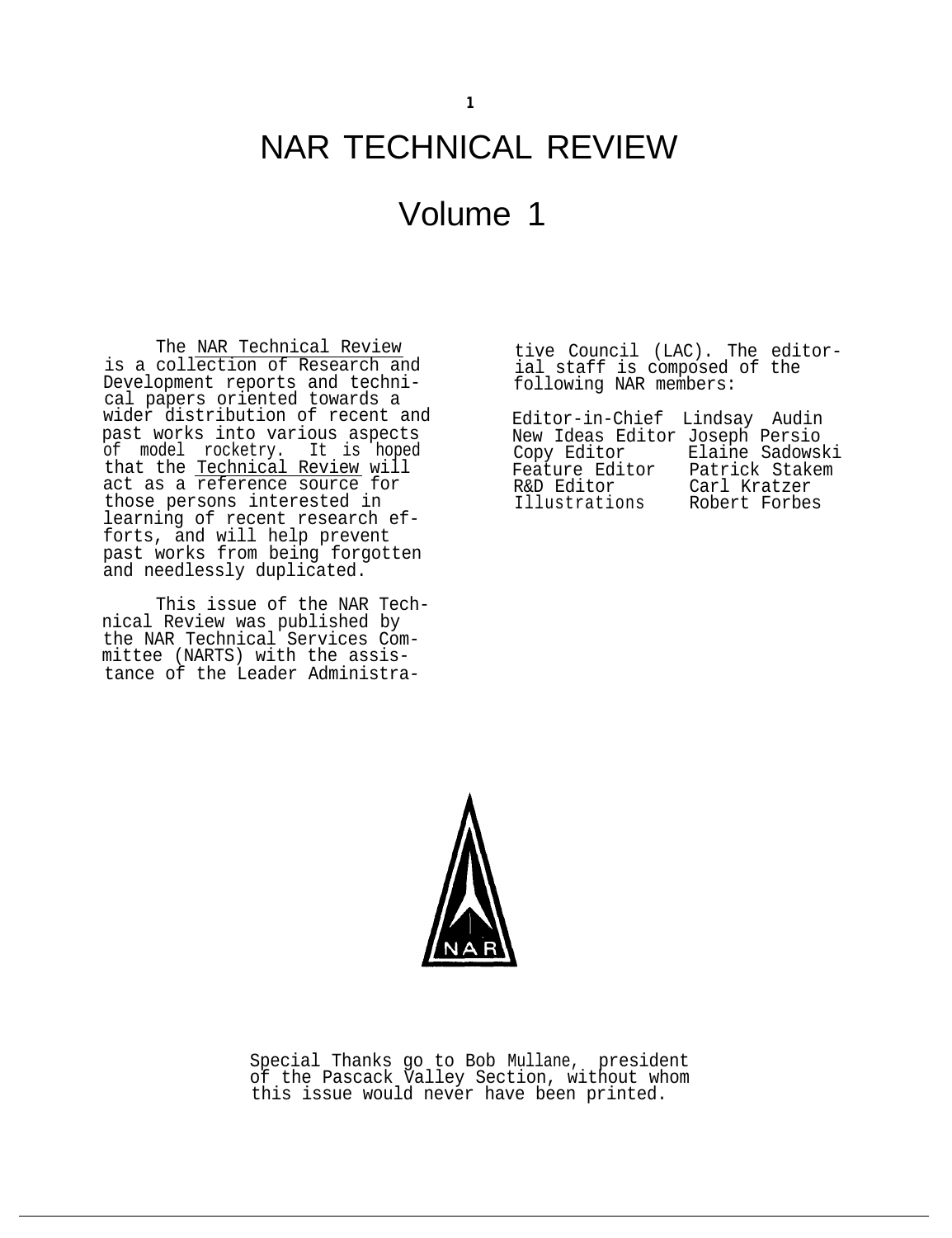## **THE KRUSHNIC EFFECT: ITS CAUSE AND CURE**

## **By Lindsay Audin**

**One aspect of model rocketry that eventually confronts most rocketeers is the so-called " Krushnic effect", Usually the confrontation is quite accidental: a poorly emplaced engine block tears loose and the forces its way deep into the body tube. The rocketeer takes note of a distinct loss of thrust, a roaring sound and a billowing of the smoky exhaust: he has discovered the Krushnic effect, (He has more than likely also discovered the charred remains of a onceflyable rocket),**

**Named after the first known rocketter to study it, the Krushnic effect was originally ascribed to the formation of standing sonic waves set up by the exhaust in the body tube; that is, a system of stationary high and low pressure zones, as in an organ pipe. The compression and expansion of exhaust gases as they passed through these zones led to a loss of thrust, according to Krushnic in 1958. Unfortunately, the answer is not so** simple,

**The formation of standing waves occurs in fluids whose velocity is small compared to that of wave propagation; in this case, the speed of propagation is the speed of sound. The normal speed of a model rocket engine exhaust is far above that of sound. Thus, standing waves could not occur in this fluid.**

**Experimentation confirmed this belief by showing that no measurable pressure zones existed along the length of the tube.**

**After additional tests, it was felt that the Krushnic effect was due primarily to the continued expansion of exhaust gases after they leave the nozzle of the engine.**

To **fully understand the reasoning behind this theory, one must understand the** workings of the typical delava1 nozzle. **ldeally, the nozzle is composed of two sections:**



**the converging section (whose cross-sectional area decreases to a minimum) and the diverging section (whose area increases from a minimum). The point of minimum area is called the throat. The purpose of the nozzle is to direct the gases and increase their speed. The speed in a well designed is subsonic (and increasing) in the converging section, sonic at the throat, and supersonic (and increasing) in the diverging section. Conversely, subsonic gases decelerate when area increases and supersonic decelerate when area decreases. The mathematics developed to explain a change in speed with a change in area are exceedingly complex and are a subject for another paper, Suffice it to say that the velocity will continue to increase in the diverging section until the gases leave the nozzle.**

**As they leave, the gases create shock waves (sudden transitions from supersonic to subsonic speeds). When the gas pressure is equal to atmospheric pressure, the shock waves are outside the nozzle. When the exhaust pressure drops below a certain point, however, the shock waves move into the nozzle, as in figure 2.**



**As explained previously, supersonic gases accelerate as nozzle area increases and sub-**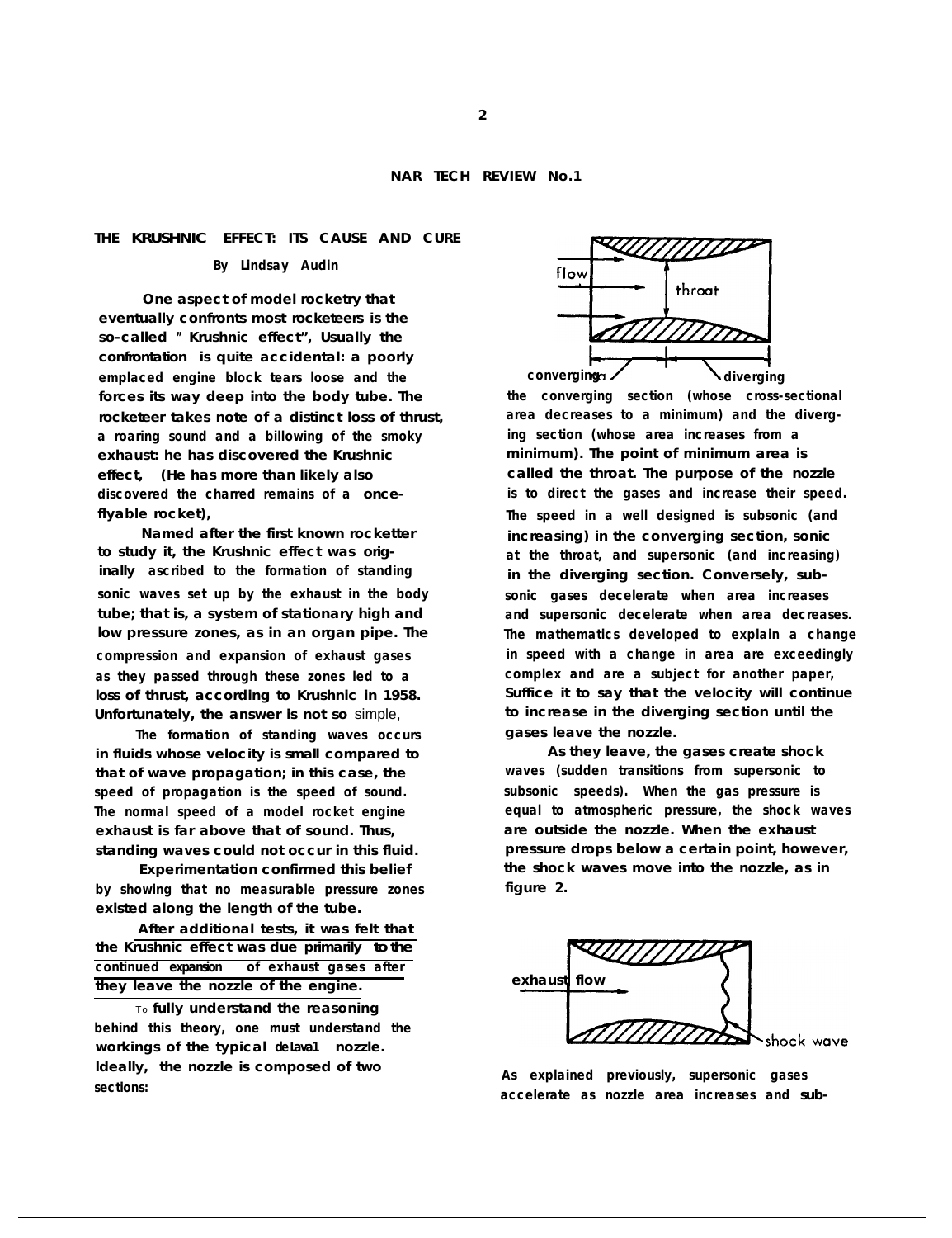**sonic gases slow down as area increases. When the shock wave moves into the nozzle, the supersonic gases can not expand as far since the they do not reach the maximum exit area- the shock wave is "blocking" the way. Thus, the supersonic gases accelerate to a point, pass through the shock wave, become subsonic and are rapidly decelerated (since increases area now SIO ws the subsonic gases). The gaes have not reached the speed normally attained when the supersonic gases are allowed to fully expand in the diverging section and, as a result, thrust is lowered. With this knowledge in mind, the Krushnic effect may be fully understood.**

**lmag ine a typical model rocket engine as Figure 3.**

2777777  $P_{o}$ 

If P is close to P<sub>s</sub>, mild shock waves will form **h at t e exit and can be ignored. If P, is much** less that P<sub>o</sub>, the shock waves will move into **the nozzle. This will occur if a tube of inner area greater than the exit area of the nozzle is placed behind the nozzle with no vening**

**(i .e., air holes) in the tube. Figure 4. Through viscous effects, heat transfer, etc.**



**the shaded area develops a pressure below that of the atmosphere. The lower pressure causes the gases to "spread out" to fill this partial vacuum; as they spread out, they slow down. With the decrease in velocity comes an increase in pressure, The shock wave then moves into the nozzle and the supersonic gases don't reach as high a speed as under normal conditions, When the exhaust velocity**

**drops, thrust drops. Thus - the Krushnic effect. Simple - isn't it?**

**Now, no theory is very good without some proof to back it up. Tests were run in 1966 to determine the location of low pressure areas and means to crlleviate them. High speed photography proved that:**

**1. the area just behind the nozzle is lowest in pressure and pressure increases to match that of the atmosphere at or near the tube exit**

**2. the gases expand to fill in this low pressure area**

**3. by opening the closed end of the tuh (marked in Fig. 4) the partial vacuum was relieved by flow from the atmosphere and thrust drop was negligible, in agreement with theory.**

**Previous tests had shown that holes in the tube (along its length or around its circumference) served the same purpose i.e., allowing venting and filling of the partial vacuum by air flow from the atmosphere .**

**According to the theory, a tube of inner area equal to that of the nozzle exit area should not cause a severe reduction in thrust since the gases cannot overexpand as in previously discussed cases. Tests have shown this conclusion to be true to a point; thrust is still reduced, however, due to friction between gases and the wall and minor shocks reflected from the wall.**

**Seveml uses for this effect have been developed in past years. The most prominent are as follows:**



**drag reduced by reduction of pressure difference between nose and tail; air is vented around core of rocket by suction**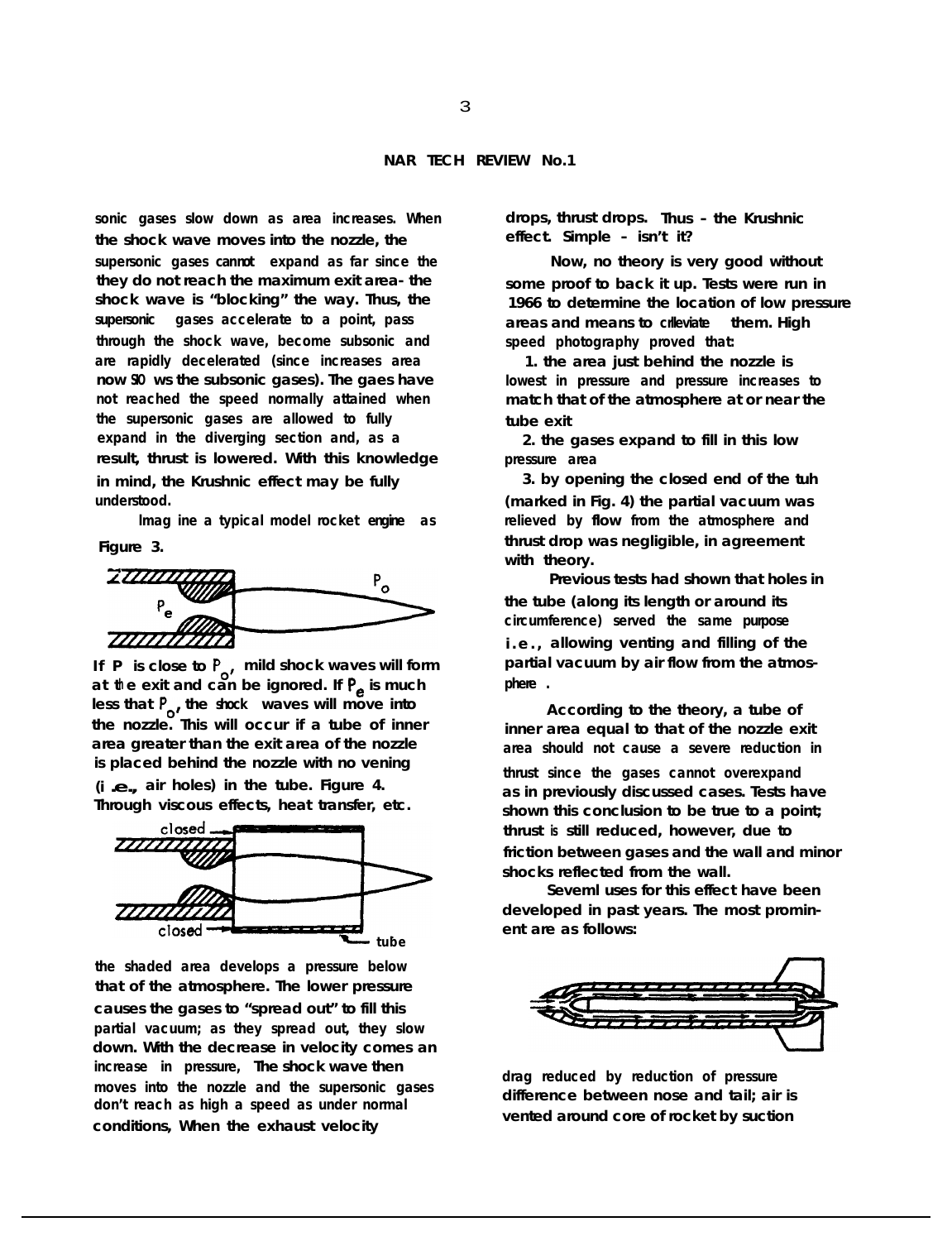## **NAR TECH REVIEW No.1**

**at base of engine due to Krushnic effect (Essmun, 1963)**



**pressure drag reduced around fins by venting through hollow fins by using suction of area behind nozzle of engine (Lerner, 1964)**



**controlled thrust reduction by addition of tube - no air mixing (Penio, 1966)**

**ON THE Metric SYSTEM IN MODEL ROCKETRY By Patrick H. Stakem**

**The purpose of this article is to introduce you to the metric system and to thinking in metric. It's easy to say "That rocket weights about 5 ounces", or, "It went 1000 feet", but now that the metric system is in model rocketry to stay, we should be able to say, "That rocket weighs almost I30 grams", or, "It went 200 meters".**

**The metric system is the best and most consistent system of units for scientific calculation yet devised. It is decimal based; i.e., each unit is exactly ten times the magnitude of the next smaller unit, This allows 'calculations to be carried out quickly and accurately, even in one's head. Compare 10 millimeters equals 1 centimeter, and 100 centimeters equals i meter with 12 inches equals**



**thrust direction and control by water injection (Audin, 1967)**

**There is much nore to be done in the study of the Krushnic effect. Specifically, there is a marked lack of accurate data on the loss of thrust as a function of tube diameter and length. Some data has been collected (Jacobsen and Palmer, 1967) but the door to further research is wide open. Another aspect of the effect lending itself to study is the develpment of vortices in the tube near the engine nozzle. The major tools needed are an accurate test stand and a movie camera The projects may be as** simple or complex as desired by the research**ing rocketeer; the field is only as narrow as his imagination and energy.**

**1 feet, 3 feet equals 1 yord, etc.-**

**The main difficulty that you will meet is the often confusing concept of weight and mass. In the English system, we are faced with pounds, slugs, and poundals, and I, for one, get confused However, in the metric system, wieghts, masses, and forces come out naturally and easily. Before I discuss conversion I'll try to clear up the ideas of weight and mass, because unless you understand these, the conversions will be useless.**

**The measurement of mass, length, and time is basic and does not vary, regardless of the gravitational environment in which they are measured. All common measurements can be expressed in terms of mass, length, and time; velocity is length/time, acceleration is length/time2, and force is defined as mass timer acceleration (F ma). "Weight" is a name for the force of attraction between two bodies - in OUF**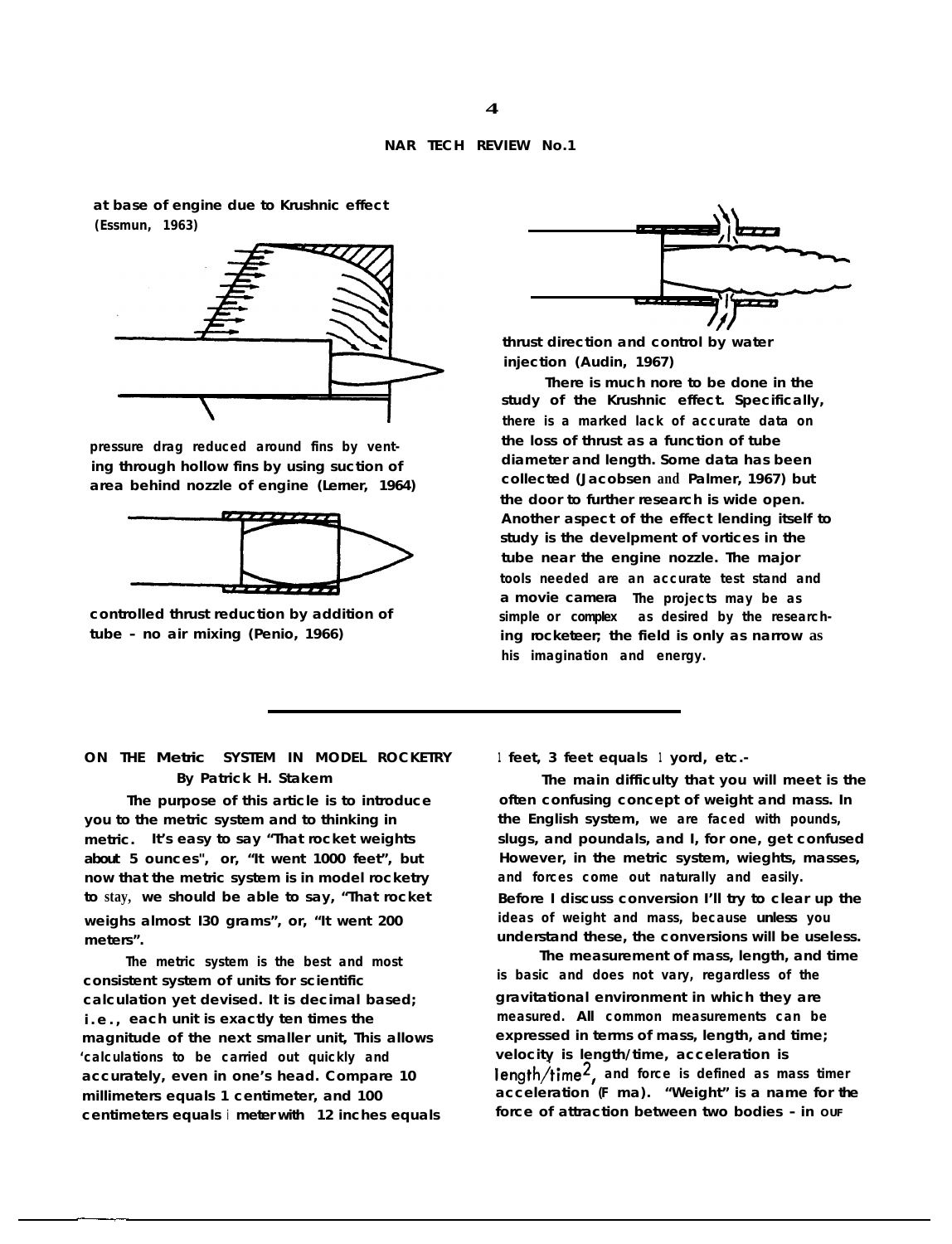**case, some objects and the earth. Near the earth's surface, this force can be defined by the mass of the object and the acceleration of gravity; that is,**

#### **W=m g**

**where W is the weight of the object, m is the** mass of the object and g is the accel **e**ration of **gravity. (32.2 ft /set\* or 9.8 m/set 3). We are** commonly **associated with weighing an object on a scale, and since differs from mass by only a constant when near the earth we can determine the mass of an object by dividing its weight by** "g"(m **W '9). In the English system, the similarity between mass and weight leads to confusion as the same name is applied to both; i.e., the pound. To clear up this confusion, the terms pound-mass and pound-force (one pound-force equals the force measured by a scale which is weighing an object of one poundmass) were devised. Such a similarity still leads to confusion in calculations since**

$$
\frac{1}{1} \text{ lbf} = 32.2 \text{ ft/sec}^2 = g
$$

In the metric system, **however, the unit of force is not** related **to the gavitational constant. The force unit, the newton, is defined as one kilogram times one meter/second2. Thus,**  $\frac{1}{2}$  ne meter/s<br>  $\frac{1}{2}$  nt = 1<br>  $\frac{1}{2}$  er enters the

$$
\frac{1 \text{ nt}}{1} = 1 \text{ m/sec}^2
$$

**and "g" never enters the picture, Since the newton is a unit of force, it can be used as a unit In such a case, the weight of one kilogram on the earth's surface is**

$$
F = m \space a = m \space g = W
$$
  
=  $l \space kg \space (9.8 \space m/sec2)$   
=  $9.8$  nt

**On a satellite where g=O,**

$$
W = m g
$$
  
= 1 kg (0)  
= 0

On the moon where  $g = 1.65$  m/sec<sup>2</sup>

$$
W = m g
$$
  
= 1 kg (1 .65 m/sec<sup>2</sup>)  
= 1.65 nt

**The appendix at the end of this article contains a list of the major English-metric conversion factors that anyone in** model **rocketry should need. The conversion method is simple. for example, since .3048 meters equals 1 foot,**

$$
\frac{.3048 \text{ meters}}{1 \text{ foot}} = 1
$$

**Now, we know that we** can multiply **any quantity by 1 and get that same quantity;**

$$
4 \text{ feet } x \mid \equiv 4 \text{ feet}
$$

**so this is how we convert: Contract** 

4 feet x 
$$
\frac{.3048 \text{ meters}}{1 \text{ foot}}
$$
 = 1.219 meters.

**The following worked examples should help to clarify matters.**

**A rocket weighs 2.5 ounces. Convert to metric system.**

2.5 oz x 
$$
\frac{28.35 \text{ grams}}{1 \text{ oz}}
$$
 = 70.875 grams

**We usually speak of something weighing so many grams. The gram, however, is a unit of mass, not a unit of force or weight. We can loosely speak of a weight of so many grams if we remember that any equations involving forces must contain units of force to come out right. Keep in mind the direct correspondence between mass and weight: it is "g", the local gravitational constant. Thus, it is "legal" to say, "My rocket weighs 50 grams". For formula, work, we must remember that 50 grams is equivalent to Solution**<br> **Columpt**<br> **Columpt**<br> **Columptif**<br> **Columptif**<br> **Columpt**<br> **Columptiff**<br> **Columptiff**<br> **Columpt**<br> **Columpt**<br> **Columpt**<br> **Columpt**<br> **Columpt**<br> **Columpt**<br> **Columpt**<br> **Columpt**<br> **Columpt**<br> **Columpt**<br> **Columpt**<br> **C** 

50 grams x 
$$
\frac{1 \text{ kg}}{1000 \text{ grams}}
$$
 x  $\frac{9.8 \text{ m}}{\text{sec}^2}$  = .49 nt

**Just be careful of your units.**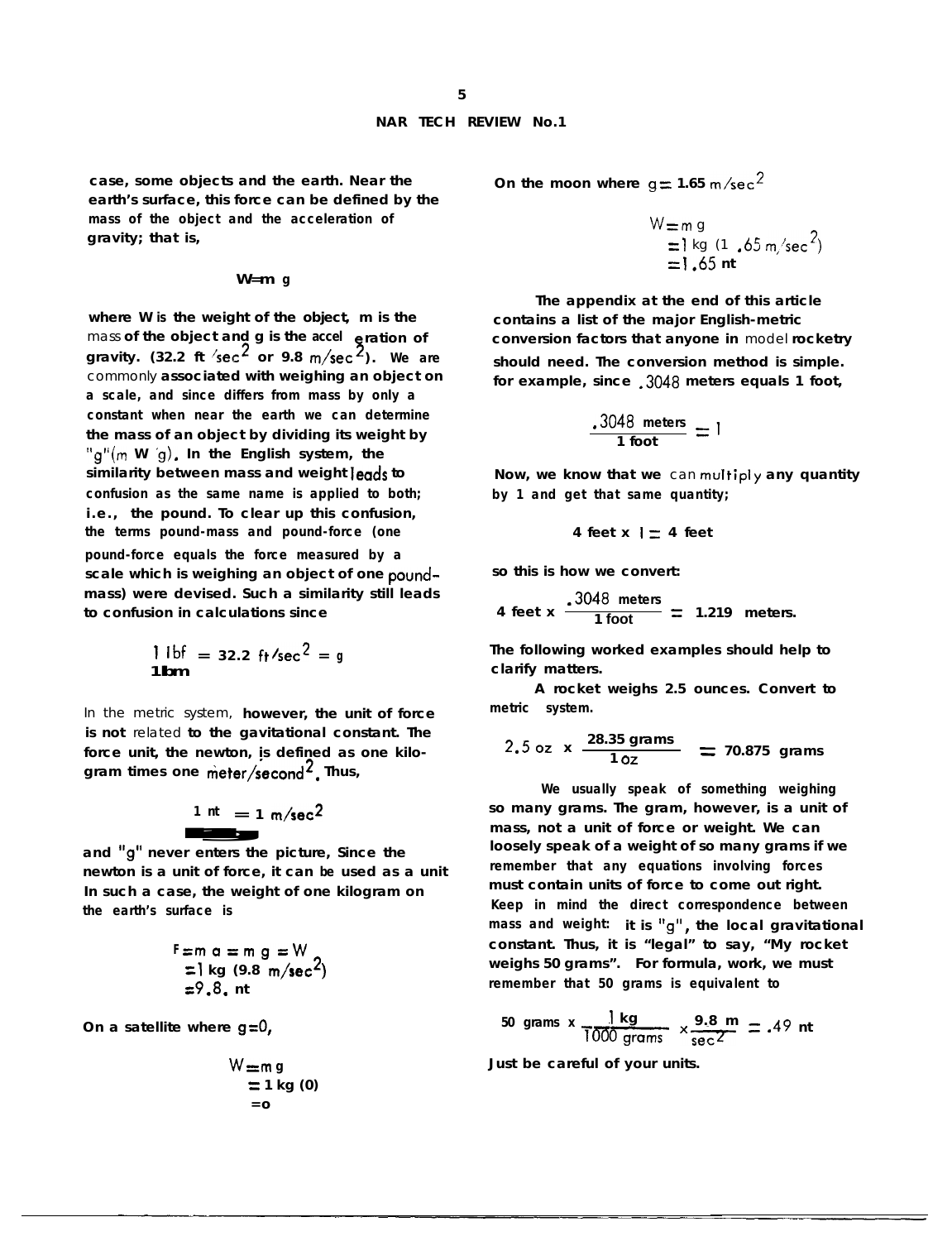A rocket is travel I ing 150 meters/second. What<br>is this in miles per hour?<br> $\frac{1.50 \text{ meters}}{1.47 \text{ meters/sec}} = 335.57 \text{m}$ is this  $10$  miles per hour?

$$
\frac{1.50 \text{ meters}}{447 \text{ meters/sec}} = 335.57 \text{ mph}
$$

The effective aerodynamic area is 1,  $8 \text{ in}^2$ . Convert to metric.

1.8 in<sup>2</sup> x 
$$
\frac{.0006452 \text{ m}^2}{\text{ln}^2}
$$
 = .00116 meters<sup>2</sup>

If  $g=32.17$  ft  $\text{/sec}^2$  in the English system, what is it in the metric system?

$$
\frac{32.17 \text{ ft}}{\text{sec}^2} \times \frac{.3048 \text{ meters}}{1 \text{ ft}} = 9.81 \text{ meters/sec}^2
$$

The chamber pressure of **an** engine is 150  $1^\circ$ In the metric system:

$$
\frac{150}{\ln^2} \times \frac{16895 \text{ Int.} / \text{m}^2}{1 \text{ lbf/in2}} = 1,034,250 \text{ nt/meter}^2.
$$

**The total** impulse of an engine **is .56 1 bf-sec.** What is this in metric?

.56 lbf-sec x 
$$
\frac{4.48 \text{ nt}}{1 \text{ lbf}}
$$
 = 2.50 nt-sec.

 $\ddot{\phantom{0}}$ 

**A rocket engine has** an average **thrust of 1.3 tbf.** How many newtons is this?

1. 3 lbf x 
$$
\frac{4.48 \text{ nt}}{1 \text{ lbf}}
$$
 = 5.82 nt.

The only way **to master metric is to use it.** Start now by trying **to visualize in metric sizes,** weights, etc. If you don't understand the massweight, bit, **go to the Ii brary and get a good** introductory **text on physics. Metric is easy,** and **it is ideal for model rocketry calculations. Get** with it! Learn **metric!**

#### **APPENDIX**

**Some constants:**

**1 standard atmosphere**  $\equiv$  **101,325 nt/meter<sup>2</sup> density of air at STP (standard temperature**

and pressure)  $=1.293$  kg /meter<sup>3</sup> g (on earth's surface) = 9.807 meters/sec<sup>2</sup> speed of sound in dry air at STP  $=331$  m/sec

Some definitions:

- 1 meter  $= 1,650,763,73$  wavelengths, in a vacuum, of a certain radiation emitted by  $Kr^{86}$ , an isotope of K rypton
- 1 kilogram  $\equiv$  mass of international kilogram at Sevres, France
- 1 pound-force  $=$  weight of  $.45359237$  kg
- 1 BTU (British Thermal Unit unit of energy
- in the English system)  $=$  energy needed to raise the temperature of one pound of water from  $62^{\circ}$  F to  $63^{\circ}$ F
- 1 calorie (metric system of energy)  $\equiv$  energy needed to raise 1 gram of water at  $15^{\circ}$ C to  $16^{\circ}$ C
- 1 joule (metric unit of energy)  $=$  work done when a mass of 1 kg is accelerated at 1  $m/s$ ec<sup>2</sup> for a distance of 1 m.

Conversion **factors:**

```
Length: 1 foot = .3048 meters
           1 inch = 2.540 centimeters
                   = .0254 meters
           1 mile \equiv 1609 meters
           1 meter = 100 centimeters
           I inch^2 = 0006452 meter ^2Area:
           1 foot<sup>2</sup> = .0929 meter<sup>2</sup>
                   \frac{3}{3} = .0929 meters
Volume: 1 inch_3^3 = 16.39 cm<sup>3</sup>
           1 foot 228,320 cm 3Mass: 1 kilogram \equiv 1000 grams
           1 kilogram \equiv 2.20 pounds mass
          1 pound mass \equiv 453.6 grams
Force: 1 pound force \equiv 4.48 newtons
          1 newton \equiv 225 pounds force
Impulse: 1 nt-set \equiv ,225 pound-seconds
Speed: 1 ft/sec = .3048 meters/second
          1 mile/hour \equiv .447 meters/sec
Energy: 1 \text{ BTU} = 1055 \text{ joules}= 252.1 calories
                   =778.2 Ibf-ft
           1 joule \equiv .7376 I bf-ft
                    = .0009478 BTU
Pressure: 1 millimeter of mercury = 133.3 nt m^21 Ibf/in<sup>2</sup> = 6.895 nt 'm<sup>2</sup>
```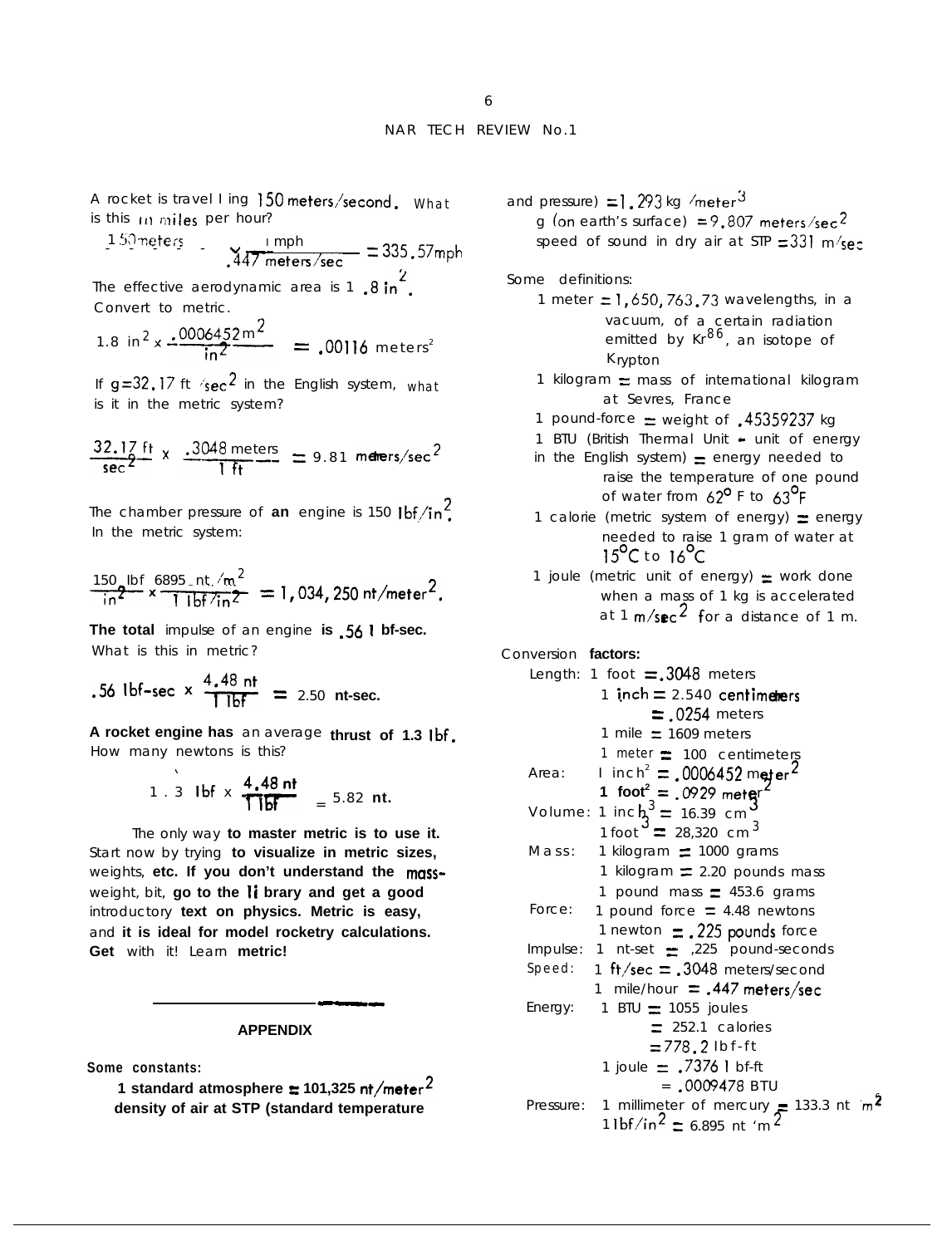



 $39 - 104$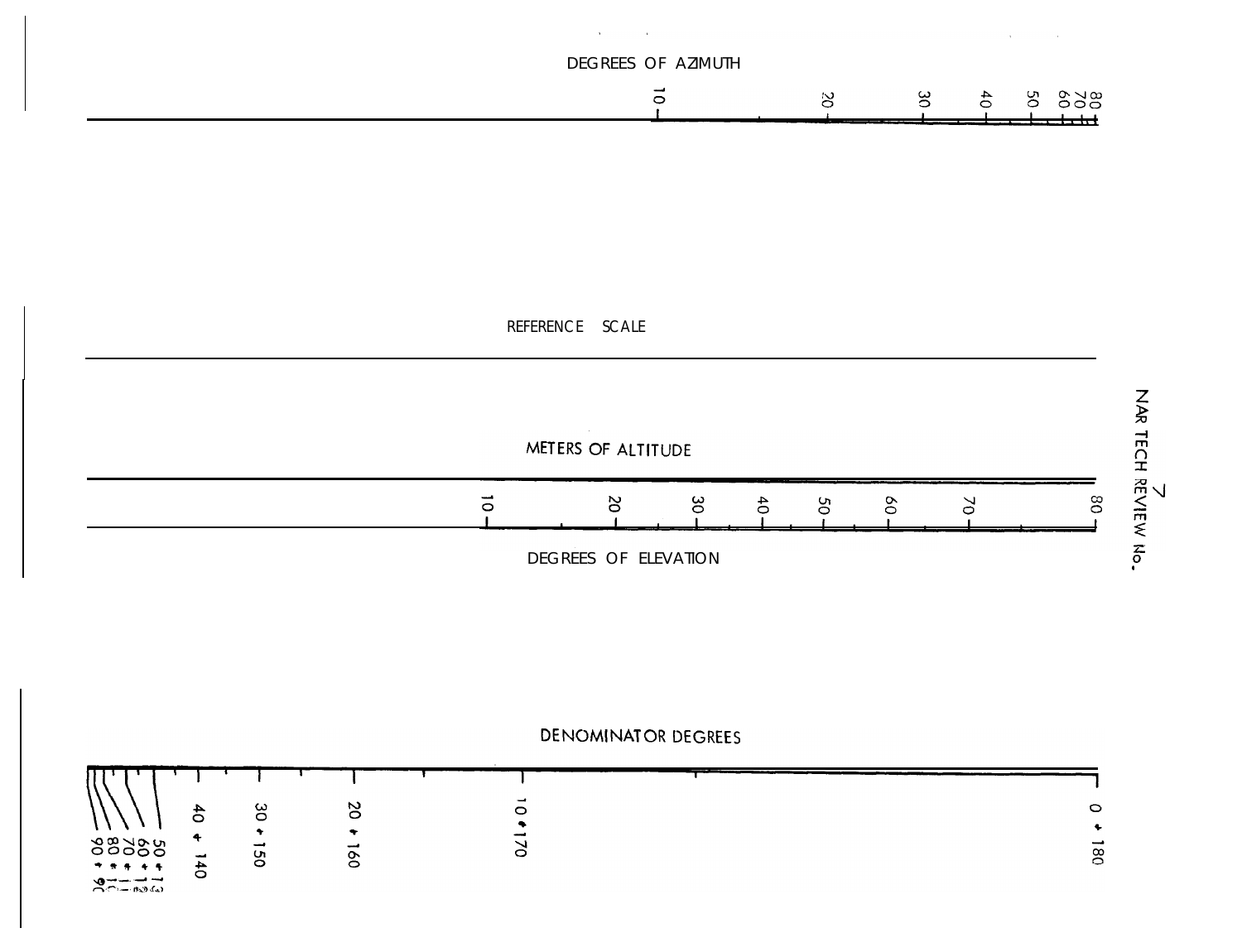# **NARTECH REVIEW No.1**

# **NOMOGRAPHIC DATA REDUCTION by Calvin Tracy**

| 9.5  | 18                          |
|------|-----------------------------|
|      | 21                          |
| 10.0 | 24                          |
| 10.4 | 30                          |
| 10.8 | 36                          |
| 11.0 | 42                          |
| 11.3 | 48                          |
| 11.5 | 54                          |
| 11.8 | 65                          |
| 12.0 | 72                          |
| 12.2 | 81                          |
| 12.4 | 90                          |
| 12.6 | 101                         |
| 12.8 | 113                         |
| 13.0 | 126                         |
| 13.2 | 141                         |
| 13.4 | 156                         |
| 13.6 | 174                         |
| 13.8 | 195                         |
| 14.0 | 219                         |
| 14.1 | 231                         |
| 14.2 | 245                         |
|      | 258                         |
| 14.4 | 273                         |
| 14.5 | 288                         |
| 14.6 | 305                         |
|      | 323                         |
| 14.8 | 341                         |
|      | 360                         |
| 15.0 | 381                         |
| 15.1 | 402                         |
| 15.2 | 426                         |
| 15.3 | 450                         |
| 15.4 | 476                         |
| 15.5 | 503                         |
| 15.6 | 531                         |
| 15.7 | 561                         |
| 15.8 | 594                         |
|      | 9.8<br>14.3<br>14.7<br>14.9 |

# **IDEAS IN ADVANCED MODEL ROCKETRY b\/ Joseph Persio**

**Most of the unsolved problems in model rocketry involve quantities of interest such as** **thrust, pressure and temperature. The following section details several unique ways to measure these quantities. They are not meant to be complete but rather basic in their approach;**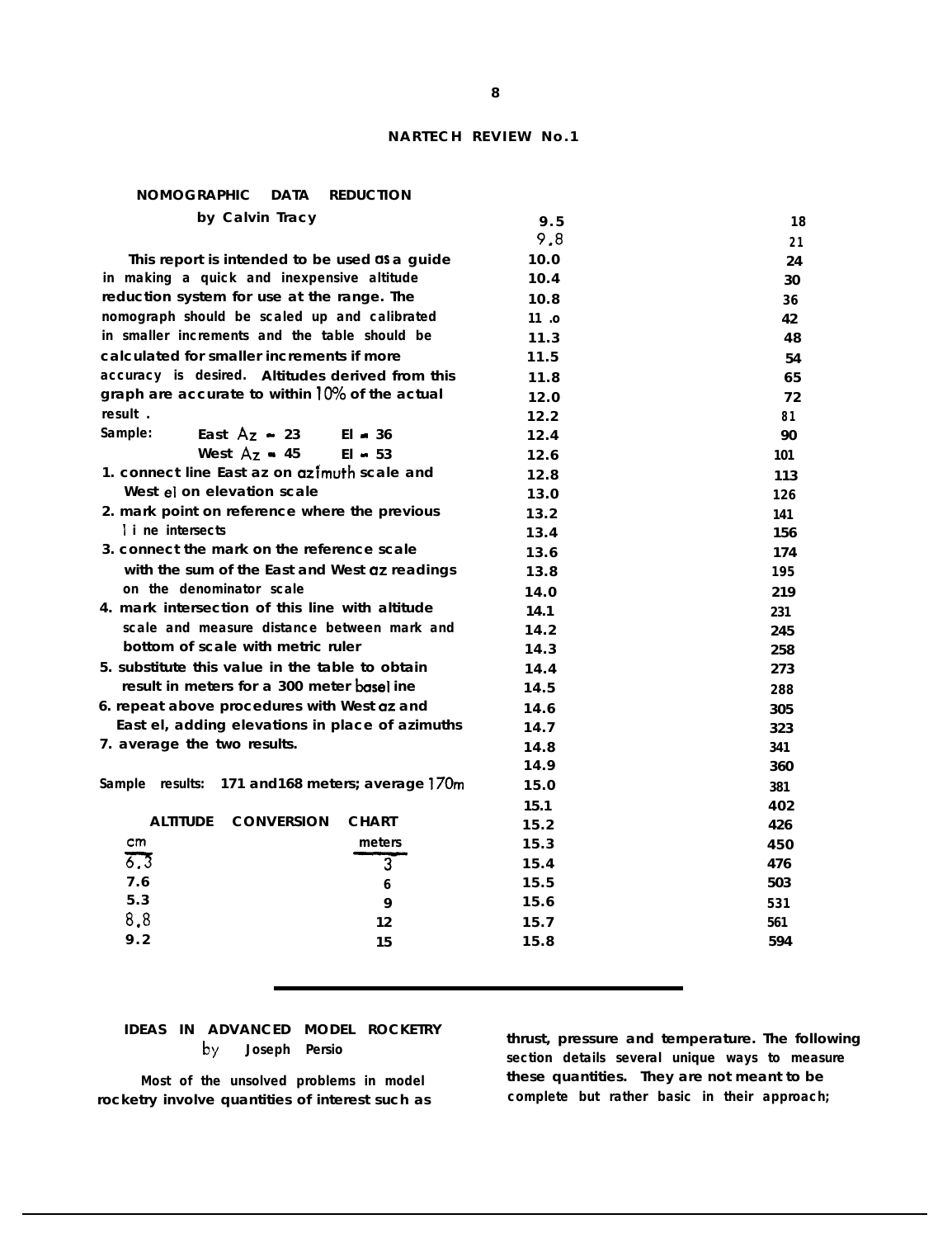**details are left up to the interested racketeer.**

**For the initiated researcher, it is best that an understanding of several measurement problems be obtained, before plunging into construction of any apparatus. In order of importance:**

**1 . accuracy - when any motion is involved in measurement, (such as compression of a spring to measure force) friction at bearings will lead to error. In cases where oscillation occurs (e .g . , weight bouncing up and down at the end of a spring),some means of reducing the oscillation is needed if accuracy is to be maintained. Often an intended increase in friction is allowable to decrease the magnitude of each oscillation. A useful device to** accomplish that end is called a dashpot. It **may consist simply of a plate moving in a viscous fluid (e.g., oil); the friction between plate and fluid reduces speed of the plate and any parts connected to it. One of the chief ways to avoid friction, dashpots, etc. is to utilize electrical systems instead of mechanical systems.**

**2. data recovery - in static testing, data recovery rarely presents a problem as means of recording are usually available on the spot** ( e .g l , **a rotating drum). When instruments are separated from the testing device, as in flyable payloads, the problem of obtaining useful data becomes a bit sticky. The usual method is to radio the information back to a receiver and recording device such as a tape recorder. Of course, such complexity adds to the possibility of error. Furthermore, obtaining useful data from a tape recording may require an oscilloscope or chart recorder. Once again it is suggested that mechanical systems be avoided and replaced by optical or electrical systems; a favorite method is to film the waveforms on an oscilloscope and later view the frames in a film editor editor to sample data at various times.**

**3. calibration - going hand in hand with data recovery and accuracy, is the problem of knowing in advance what output will occur with an certain output. For example, if thrust**

**is doubled, spring compression may be doubled on an ideal test stand. Unfortunately, few systems ore so linear. In the case of a temperature probe, a 20% increase in temperature may lead to a 10% change in electrical resistance, which may lead to a 5% change in audio amplitude in a transmitter. Another 20% increase in temperature may not lead to the same change in audio amplitude, however. Th us it is necessary to carefully check variations of cause and effect over the entire region of expected values. Finally, such a check should be run several times to note the accuracy of repeat performances, Variances should be calculated so that reasonably accurate data is obtained in the end.**

**With the advent of large model rocket engines, up to about 100 newton seconds, research using model rockets has become more practical. Any model rocket can now be lofted several kilometers. Now that we have ample rocket power all that is needed is some equipment in the form of probes and thrust-time recording equpment so that we can start mglsuring things.**

**The most important piece of equipment in any project involving a flying model rocket is** *a* **thrust-time recorder to accurately measure thrust and total impulse of the engine, Three systems are shown that should give the rocketeer some idea as to what can be done. The two systems that utilize motion picture cameras must have thrust-time curves obtained with them graphed by hand. Each frame advances at. a set interval, giving time, and forces obtained from the position of the light beam or pressure indicator with respect to the screen/scale arrangement. For a simple, explanation of strain gauges, see the Mcgraw-Hill Science Encyclopedia. The most accurate thrust-time recording system mentioned here is the one involving the strain gauges. Large electronic supply houses such as Lafayette carry everything heeded for the**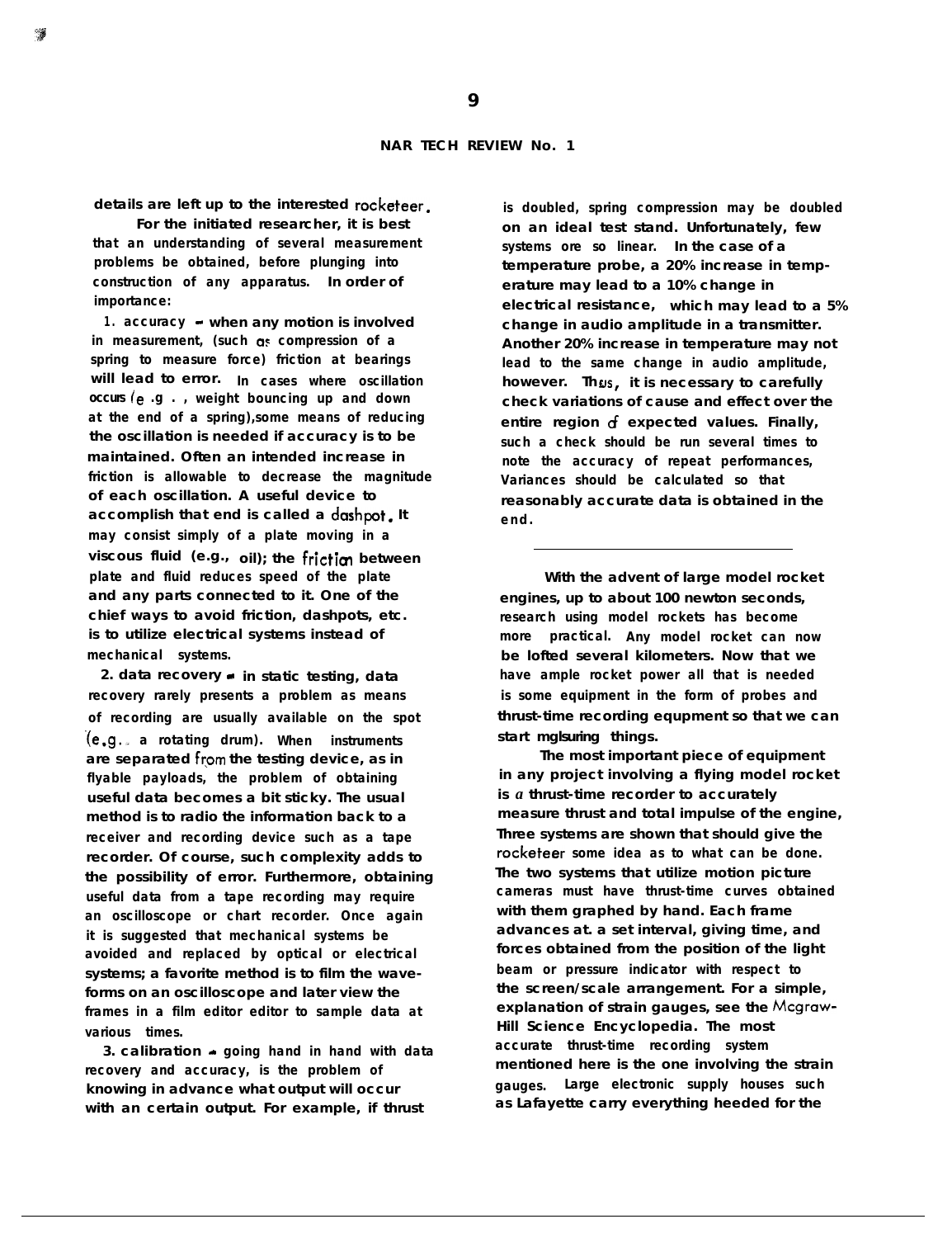**strain gauge system.**

**As for payloads, no one has done very much with them yet, part of the problem being the lack of a good, lightweight transmitter. In our next issue, we plan to feature one that has been found satisfactory. Many walkie tal kie can be easily converted for use as transmitters, though. Before attempting any of the payload projects a basic understanding of mechan ics and electronics is needed. It is suggested that you obtain and study a copy of Modern College Physics, fifth edition by Harvey White, printed by D, Van Nostrand Co. , Inc. New Jersey,**

**If you do try any of the ideas listed, please write us to let us know how you went about building the equipment and how the data was reported and reduced. If you have any good' ideas please feel free to send them in, too.**









**Force on a strain guage changes its resistance which alters voltmeter reading which is recorded by camera. Alternatively, the variation in resistance (R) may be put into on amplifier (A) then into an oscillator (B) and, finally, viewed on an oscilloscope (C). The change in wavelength due to change in R would be recorded on film.**



**Force bends a flexible metal strip and changes the angle of reflection of a light beam. The beam falls on a translucent graduated scale and a camera records the thrust.**

**Pressure Gauge**



**Force on fluid is measured as pressure on guage and recorded on camera.**



r **Photoflash Batteries**



**Batteries will last longer in small systems and the heavy car battery may become obsolete if**